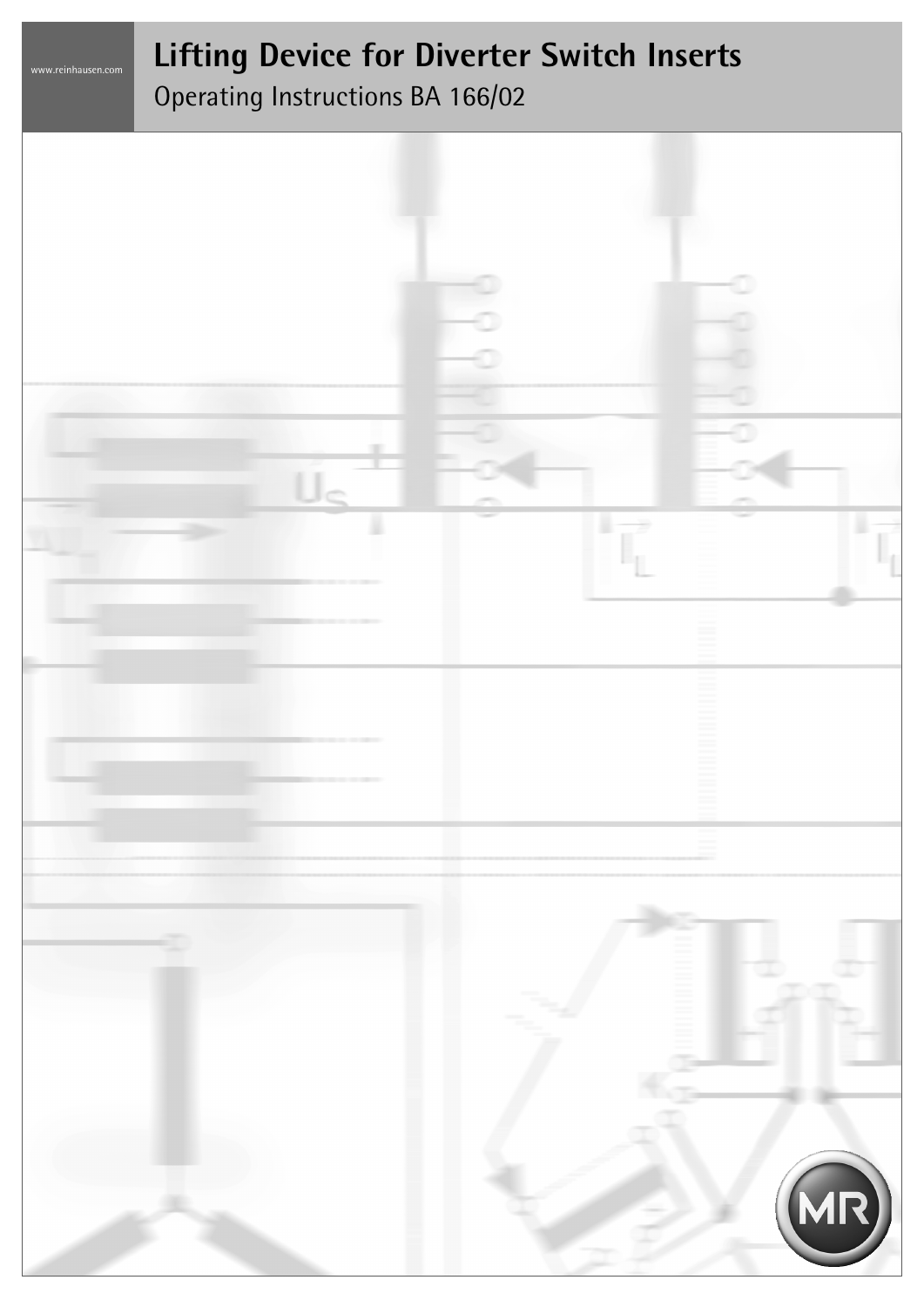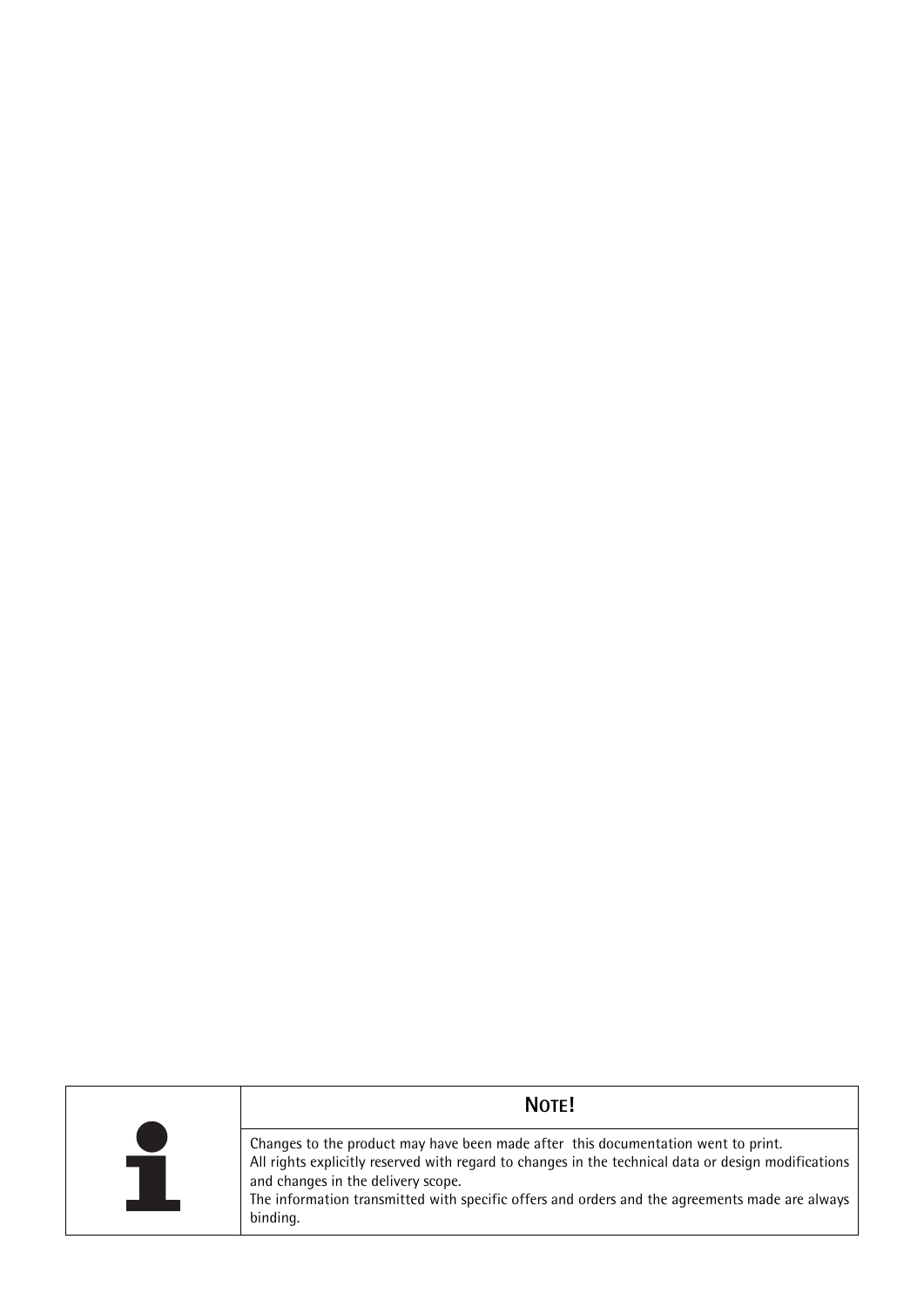

## **Table of Contents**

| 1              |      |                                                                                 | 5                       |
|----------------|------|---------------------------------------------------------------------------------|-------------------------|
|                | 1.1  |                                                                                 | 5                       |
|                | 1.2  |                                                                                 | 5                       |
| $\mathbf{2}$   |      |                                                                                 | $6\phantom{1}6$         |
|                | 2.1  |                                                                                 | $6\phantom{1}6$         |
| 3              |      |                                                                                 | $\overline{7}$          |
|                | 3.1  |                                                                                 | $\overline{7}$          |
|                | 3.2  |                                                                                 | $\overline{\mathbf{z}}$ |
|                | 3.3  |                                                                                 | $\overline{7}$          |
| 4              |      |                                                                                 | 8                       |
|                | 4.1  |                                                                                 | 8                       |
|                |      | 4 1 1                                                                           | 8                       |
|                | 4.2  |                                                                                 | 8                       |
|                | 4.3  |                                                                                 | 8                       |
|                | 4.4  |                                                                                 | 8                       |
|                | 4.5  |                                                                                 | 8                       |
|                | 4.6  |                                                                                 | 9                       |
|                | 4.7  |                                                                                 | 9                       |
|                | 4.8  |                                                                                 | 9                       |
|                | 4.9  |                                                                                 | 9                       |
|                | 4.10 |                                                                                 | 9                       |
| 5              |      |                                                                                 | 10                      |
|                | 5.1  |                                                                                 | 10                      |
|                |      | 5.1.1                                                                           | 10                      |
|                |      | 5.1.2                                                                           | 10                      |
|                | 5.2  |                                                                                 | 10                      |
|                | 5.3  |                                                                                 | 11                      |
| 6              |      |                                                                                 | 12                      |
|                | 6.1  |                                                                                 | 12                      |
|                | 6.2  |                                                                                 | 12                      |
|                | 6.3  |                                                                                 | 12                      |
| $\overline{7}$ |      |                                                                                 | 13                      |
|                | 7.1  |                                                                                 | 13                      |
|                | 7.2  |                                                                                 | 14                      |
|                | 7.3  | Lifting Device with Trolley (Mounted on the On-Load Tap-Changer Head: 8988540E) | 15                      |

Operating Instructions BA 166/02 Lifting Device for Diverter Switch Insert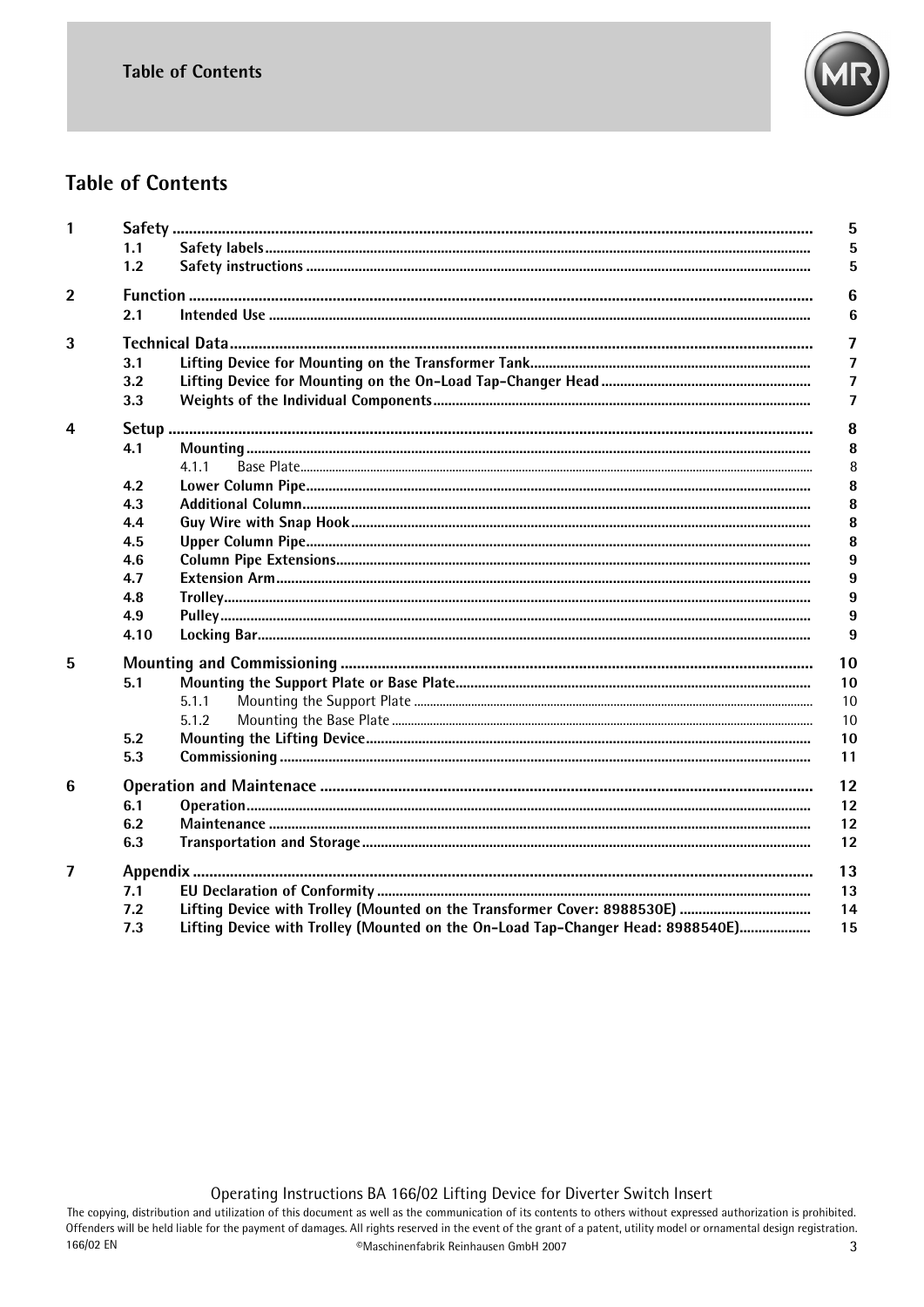Operating Instructions BA 166/02 Lifting Device for Diverter Switch Insert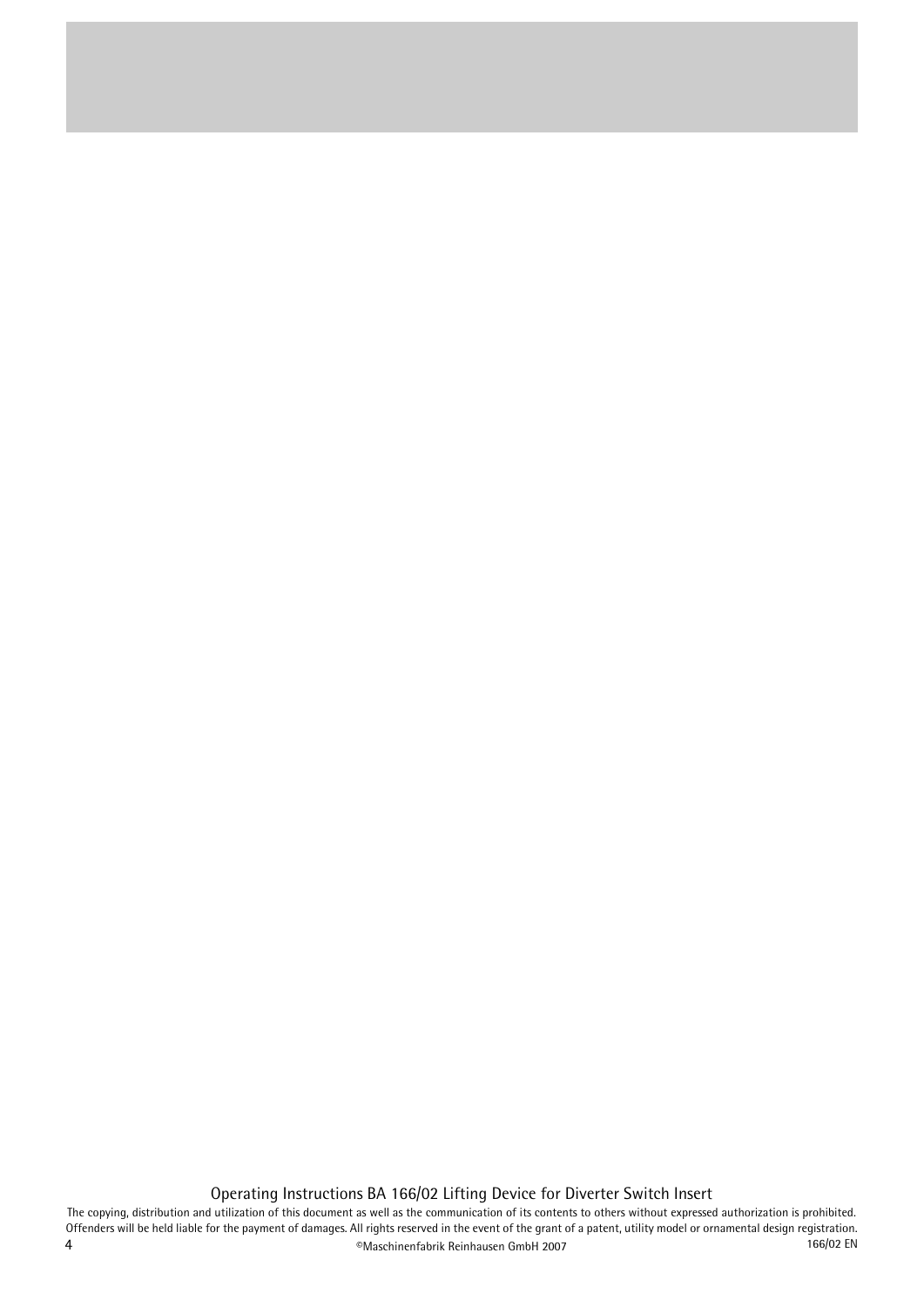

## <span id="page-4-0"></span>**1 Safety**

#### <span id="page-4-1"></span>**1.1 Safety labels**

The following safety labels relating to the operation of the Lifting Device for Diverter Switch Inserts are used in these Operating Instructions.

These labels must be observed at all times



#### **DANGER!**

Refers to an imminent danger that may result in death or severe injury if not avoided.



## **WARNING!**

Refers to a potentially dangerous situation that may result in death or severe injury if not avoided.



#### **CAUTION!**

Refers to a potentially dangerous situation that may result in slight injury or material damage if not avoided.



## **ATTENTION!**

Refers to a potentially harmful situation that may result in damage of the product itself or of adjacent objects if not avoided.

**NOTE!**

Contains important information and special notes.

#### <span id="page-4-2"></span>**1.2 Safety instructions**

**• All warnings and safety instructions must be observed at all times!**

Failure to follow the safety instructions may lead to accidents and severe personal injury for you and your colleagues.

**• Please read these operating instructions before commissioning the equipment!**

Please read the Operating Instructions before switching on the Lifting Device for Diverter Switch Inserts. As the operator, you are responsible for ensuring that users of the equipment have fully understood the operating and safety instructions.

**• Train your staff!**

Before asking staff to work with the Lifting Device for Diverter Switch Inserts, provide training regarding general and special safety instructions and accident prevention regulations.

**• Only suitably qualified personnel should work with the Lifting Device for Diverter Switch Inserts!**

The Lifting Device for Diverter Switch Inserts is designed exclusively for application in electrical or energy systems and facilities operated by appropriately trained staff, i.e. staff who are familiar with the installation, assembly, commissioning and operation of such products.

Operating Instructions BA 166/02 Lifting Device for Diverter Switch Inserts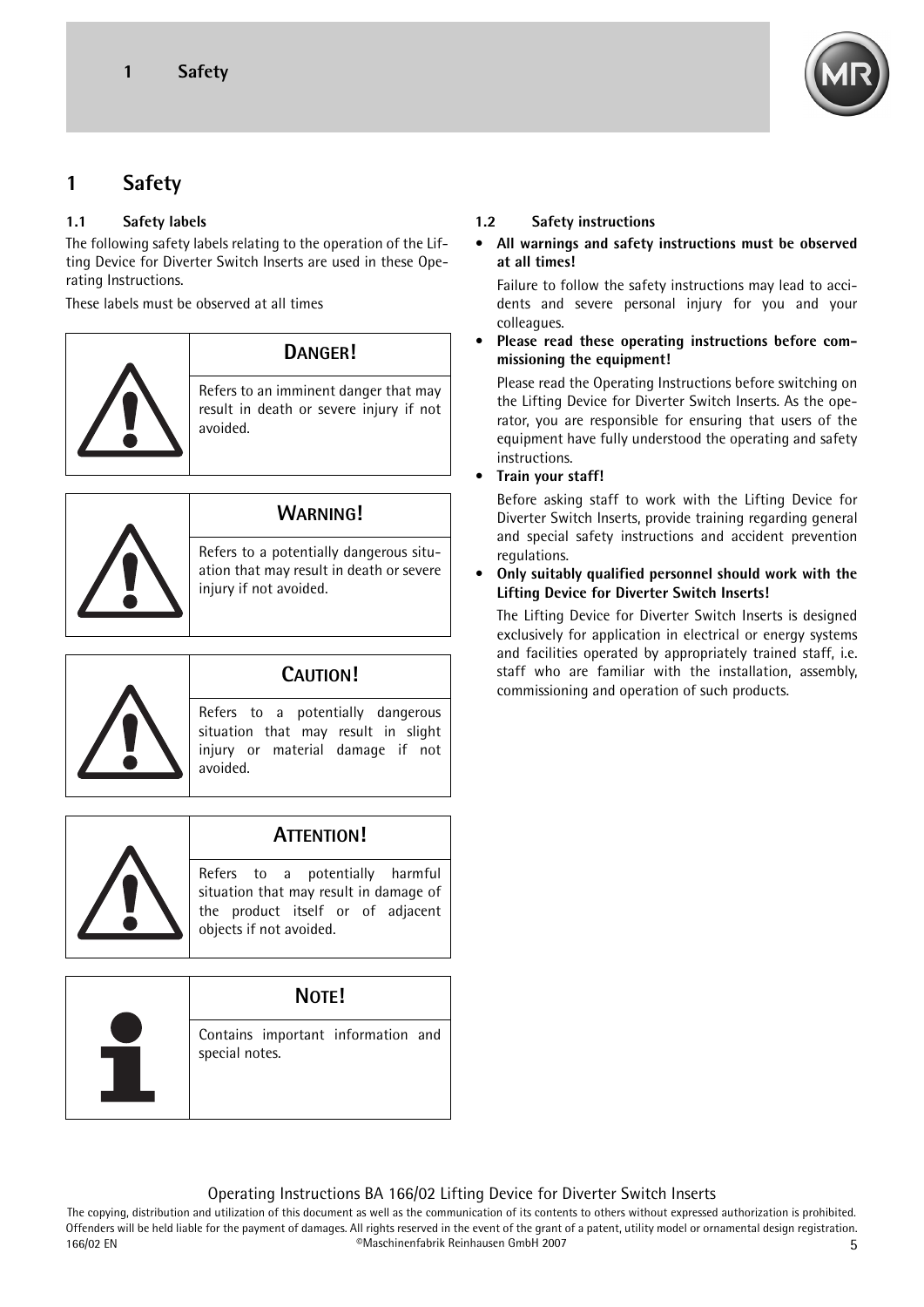## <span id="page-5-0"></span>**2 Function**

#### <span id="page-5-1"></span>**2.1 Intended Use**

The device is a lifting device. It is used to pull out or to install the diverter switch insert. The lifting and lowering is done by pulling the hand chain on the pulley.

The maximum permissible lifting capacity is 150 kg with trolley completely extended.

The lifting device is used exclusively to pull out and install the diverter switch insert of on-load tap-changers.

The lifting device is to be used for the on-load tap-changers listed in these operating instructions.

| <b>WARNING!</b>                                                                                                                                                                                                                                                                                                                                                                                                                                                                                                                                                                                      |
|------------------------------------------------------------------------------------------------------------------------------------------------------------------------------------------------------------------------------------------------------------------------------------------------------------------------------------------------------------------------------------------------------------------------------------------------------------------------------------------------------------------------------------------------------------------------------------------------------|
| Use the lifting device exclusively to<br>pull out and to insert the diverter<br>switch insert. All technical safety<br>measures are designed for this parti-<br>cular application.<br>Transportation of people or stopping<br>in hazardous zones are prohibited.<br>Changes to the lifting device, attach-<br>ment of additional devices and the<br>use of mounting devices not supplied<br>by MR are only allowed with our<br>explicit written permission.<br>Arbitrary and inappropriate work<br>during setup, dismantling, commis-<br>sioning and operation are prohibited<br>for safety reasons! |

The lifting device is not certified for continuous operation.



## **WARNING!**

Never use the lifting device as ground during welding work.

The device is not suitable for use in potentially explosive areas. The lifting device and the mounting methods may not come in contact with free hydrogen, acids or corrosive cleaning agents.



## **NOTE!**

When using the lifting device be sure to adhere to the regulations applicable to the country in which the device is being used.

In Germany, there are currently:

- 9.GSGV machine directive EG guideline 98/37/EG machine guideline
- DIN EN 292, part 1 / 11.91: Safety of machines Basic terms, general design principles Part 1: Basic terminology, methods
- DIN EN 292, part 2 / 06.95: Safety of machines Basic terms, general design principles Part 2: Technical principles and specifications
- UVV VBG 8 Winching, lifting and pulling devices
- UVV VBG 9a Load bearing devices for hoisting operation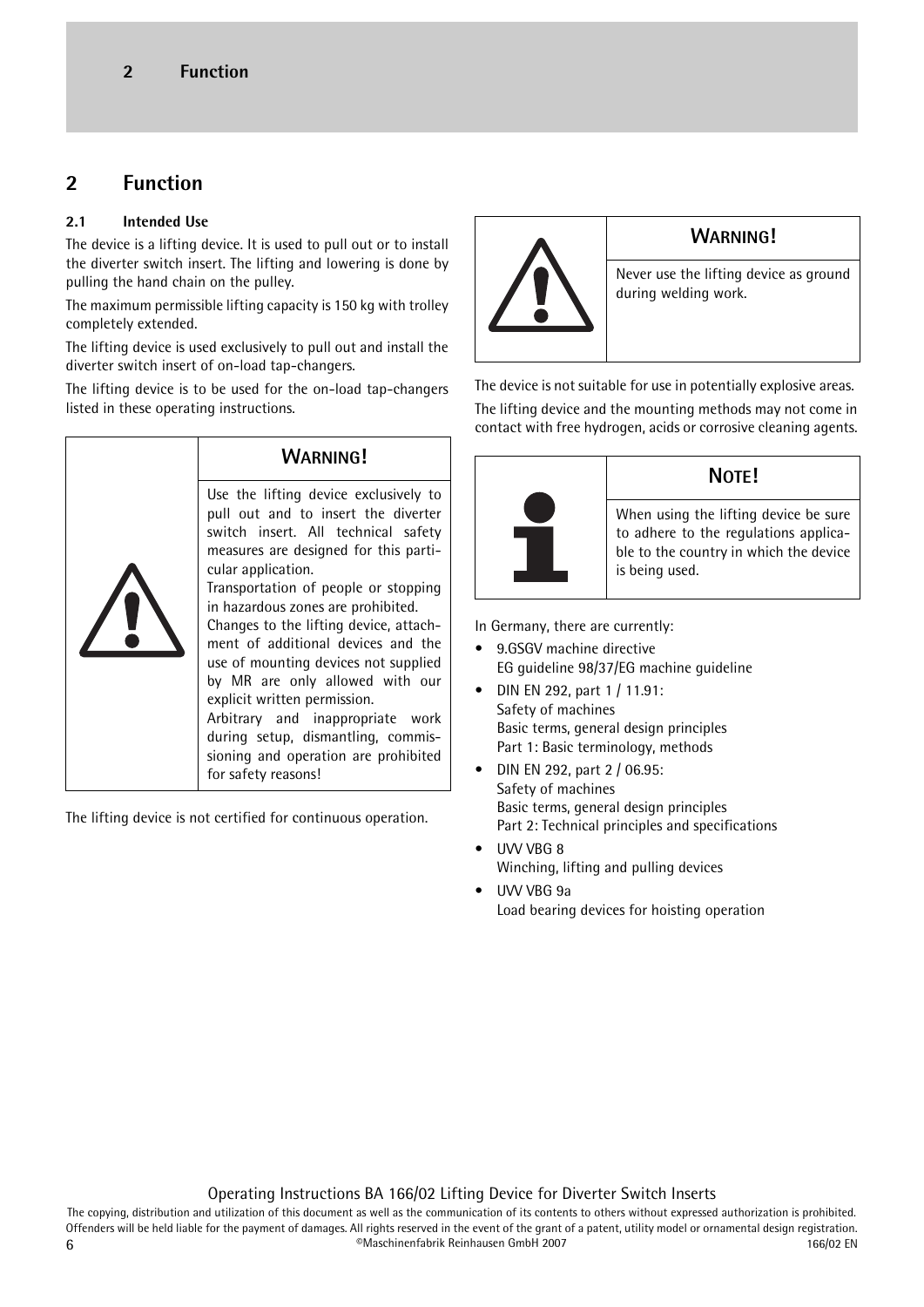

## <span id="page-6-0"></span>**3 Technical Data**

#### <span id="page-6-1"></span>**3.1 Lifting Device for Mounting on the Transformer Tank**

| Part number                              | 095189: | 095190: | 095191:             | 095192:     | 095193:                                      |
|------------------------------------------|---------|---------|---------------------|-------------|----------------------------------------------|
| Required for on-load<br>tap-changer type | M<br>D  |         | E<br>V, VR<br>MA, R | DΛ          | C <sub>250</sub><br>C <sub>350</sub><br>H, W |
| Lifting capacity [kg]                    | 150     | 150     | 150                 | 150         | 150                                          |
| Extension height X<br>[mm]               | 1500    | 1750    | 2000                | 2250        | 2500                                         |
| Required column pipe<br>extension [mm]   |         | 250     | 500                 | $250 + 500$ | 1000                                         |
| Setup height Y [mm]                      | 2047    | 2297    | 2547                | 2797        | 3047                                         |
| Total weight [kg]                        | 77.8    | 83.2    | 86.8                | 92.5        | 92.2                                         |

#### **Table 1 Lifting device for mounting on the transformer tank**

The maximum permissible setup height of the lifting device is 3547 mm.

#### <span id="page-6-2"></span>**3.2 Lifting Device for Mounting on the On-Load Tap-Changer Head**

| Part number                              | 095185: |      | 095186: 095187: 095188: 095200: 095476: 095477: 095861: 095862: 095863: |         |      |                  |                  |                      |                          |                     |
|------------------------------------------|---------|------|-------------------------------------------------------------------------|---------|------|------------------|------------------|----------------------|--------------------------|---------------------|
| Required for on-load<br>tap-changer type | M       |      | $M\Delta$<br><b>VR</b><br>R, RM                                         | H<br>VV | V    | C <sub>250</sub> | C <sub>350</sub> | D<br>$GTW -$<br>head | $D$ alum.<br>head        | DΔ<br>alum.<br>head |
| Lifting capacity [kg]                    | 150     | 150  | 150                                                                     | 150     | 150  | 150              | 150              | 150                  | 150                      | 150                 |
| Extension height $X$ [mm]                | 1546    | 1796 | 2046                                                                    | 2546    | 2046 | 2546             | 2547             | 1546                 | 1546                     | 2296                |
| Required column pipe<br>extension [mm]   |         | 250  | 500                                                                     | 1000    | 500  | 1000             | 1000             | -                    | $\overline{\phantom{a}}$ | $250 + 500$         |
| Setup height Y [mm]                      | 2092    | 2342 | 2592                                                                    | 3092    | 2592 | 3092             | 3092             | 2092                 | 2092                     | 2842                |
| To tal weight [kg]                       | 84.2    | 89.6 | 93.2                                                                    | 98.2    | 88.6 | 95.2             | 94.8             | 79.6                 | 79.6                     | 94.0                |

#### **Table 2 Lifting device for mounting on the on-load tap-changer head**

The maximum permissible setup height of the lifting device is 3592 mm.

#### <span id="page-6-3"></span>**3.3 Weights of the Individual Components**

| <b>Designation</b>                                                  | Item number       | Part number | Weight [kg] |
|---------------------------------------------------------------------|-------------------|-------------|-------------|
| Support plate (mounting on transformer cover)                       | $\lceil 1 \rceil$ | 092417:     | 7.8         |
| Base plate (mounting on on-load tap-changer type W, VR, H, M, R, T) | $[1]$             | 094615:     | 14.2        |
| Base plate (mounting on on-load tap-changer type V)                 | $\lceil 1 \rceil$ | 094637:     | 9.6         |
| Base plate (mounting on on-load tap-changer type C250)              | $\lceil 1 \rceil$ | 095435:     | 10.8        |
| Base plate (mounting on on-load tap-changer type C350)              | $[1]$             | 095459:     | 10.4        |
| Base plate (mounting on on-load tap-changer type D)                 | $\lceil 1 \rceil$ | 095823:     | 9.6         |
| Lower column pipe                                                   | $\lceil 2 \rceil$ | 092477:     | 15.2        |
| Upper column pipe                                                   | $\lceil 5 \rceil$ | 092478:     | 13.2        |
| Extension arm                                                       | $[12]$            | 708362:     | 16.0        |
| Additional column                                                   | $\lceil 7 \rceil$ | 092998:     | 6.5         |
| Trolley                                                             | $[13]$            | 401477:     | 7.0         |
| Pulley                                                              | $[15]$            | 712034:     | 11.0        |
| Column pipe extension 250 mm                                        | [10]              | 072701:     | 5.4         |
| Column pipe extension 500 mm                                        | $[10]$            | 091929:     | 9.0         |
| Column pipe extension 1000 mm                                       | $[10]$            | 091928:     | 14.4        |

#### **Table 3 Weights of the individual components**

#### Operating Instructions BA 166/02 Lifting Device for Diverter Switch Inserts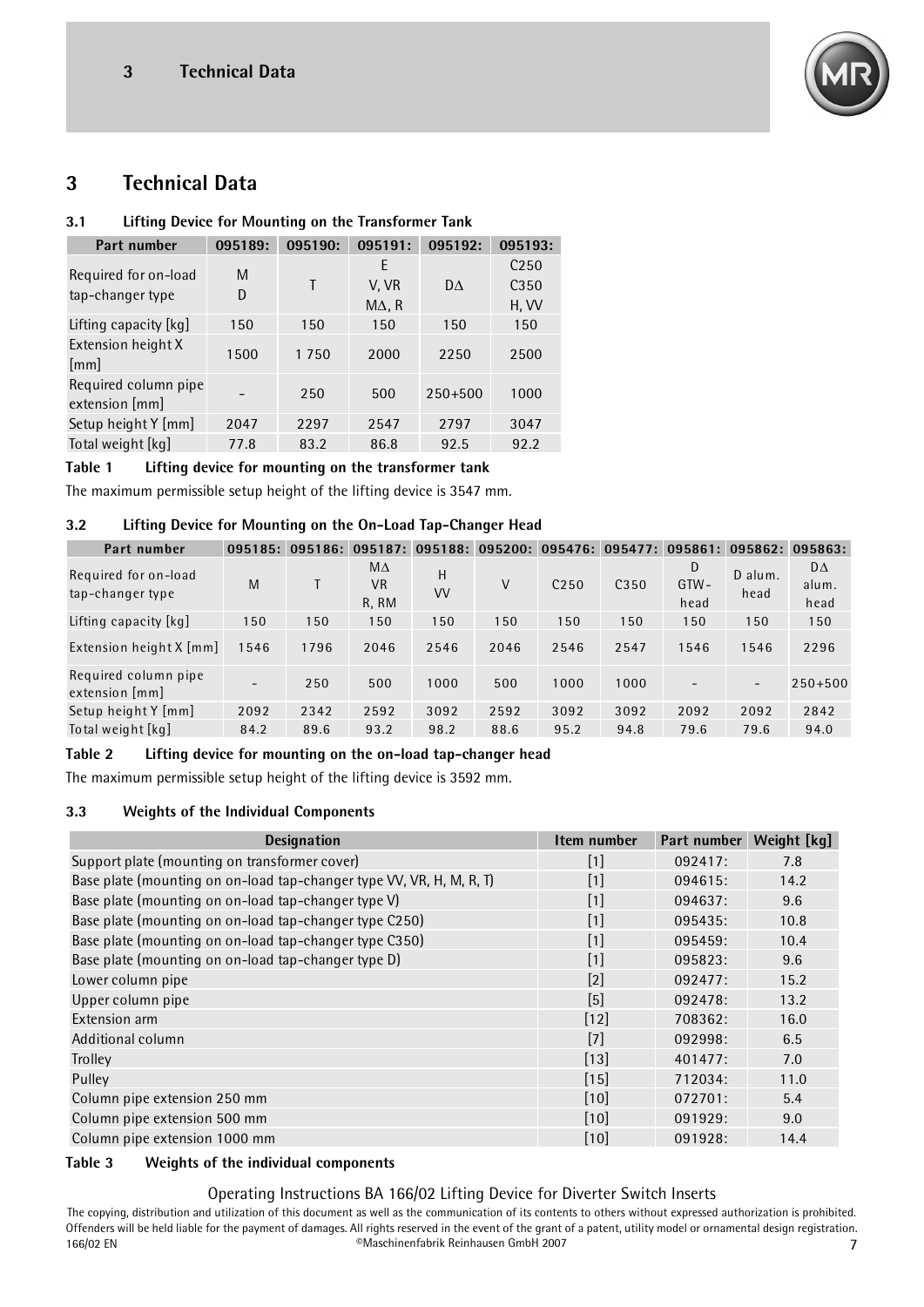## <span id="page-7-0"></span>**4 Setup**

The lifting device is distinguished by its uniform construction for all models and its modular extension heights and methods of mounting.

In addition to the take-apart column construction with extension arm, the lifting device includes a trolley and a pulley.

Please adhere to the dimensional drawings 898853 and 898854 in chapter 7.2 and chapter 7.3. The drawings of the lifting devices shown there apply to the on-load tap-changer type T. Different lifting devices and methods of mounting exist for the other on-load tap-changer types.



#### **NOTE!**

The numbers specified in square brackets are the item numbers in the dimensional drawings 898853 and 898854 in [chapter 7.2](#page-13-0) und [chapter](#page-14-0)  [7.3.](#page-14-0)

#### <span id="page-7-1"></span>**4.1 Mounting**

There are two ways to secure the lifting device.

- The lifting device can be directly secured with the support plate to the transformer tank with stud bolts which are welded on.
- The lifting device can be secured with a base plate directly to the on-load tap-changer head.



#### **ATTENTION!**

Use suitable measures to ensure that no water, dust or foreign bodies can penetrate the open diverter switch oil compartment. Otherwise function failures can occur during operation of the on-load tap-changer.

When a base plate is secured to the on-load tap-changer head, the diverter switch oil compartment cannot be closed with the on-load tapchanger head cover.

The lifting device is secured to the transformer tank with the support plate [1]. The support plate is secured with three stud bolts [18] which are welded to the transformer tank (welding electrode, for example: X2CrNiMo28155).

The maximum distance Rmax (see dimensional drawing 898853) between the middle of the support plate and the middle of the on-load tap-changer may not be exceeded for the particular on-load tap-changer type.

Only when the diverter switch insert is being lowered or hoisted can the Rmax be exceeded. In this case the load may be extended up to the end of the extension arm.

The values for Rmax are specified in [table 4](#page-7-7).

| On-load tap-changer type | $R_{\text{max}}$ [mm] |
|--------------------------|-----------------------|
|                          | 1150                  |
| VV, H, M                 | 1000                  |
| <b>MD</b>                | 900                   |
| $C250$ , D               | 800                   |
| DD, T, R, VR             | 700                   |
| C350, E                  | 600                   |

#### <span id="page-7-7"></span>Table 4 Maximum distance R<sub>max</sub>

#### <span id="page-7-2"></span>**4.1.1 Base Plate**

The base plate [1] is used to mount the lifting device onto the on-load tap-changer head. The different on-load tap-changer types require different base plates. The base plate is screwed directly to the on-load tap-changer head.

#### <span id="page-7-3"></span>**4.2 Lower Column Pipe**

The lower column pipe [2] is mounted on the support plate or the base plate. The connection is secured with the safety bolt [3] and a foldable cotter pin [4].

#### <span id="page-7-4"></span>**4.3 Additional Column**

The additional column [7] is attached to the side pocket of the lower column pipe and secured with the safety bolt [8] and a foldable cotter pin [4].

#### <span id="page-7-5"></span>**4.4 Guy Wire with Snap Hook**

The guy wire [9] is used to place the upper column pipe in an upright position during mounting.

#### <span id="page-7-6"></span>**4.5 Upper Column Pipe**

The upper column pipe [5] is connected with the lower column pipe at the joint with the hinge bolt [6] and secured with a foldable cotter pin [4].

Operating Instructions BA 166/02 Lifting Device for Diverter Switch Inserts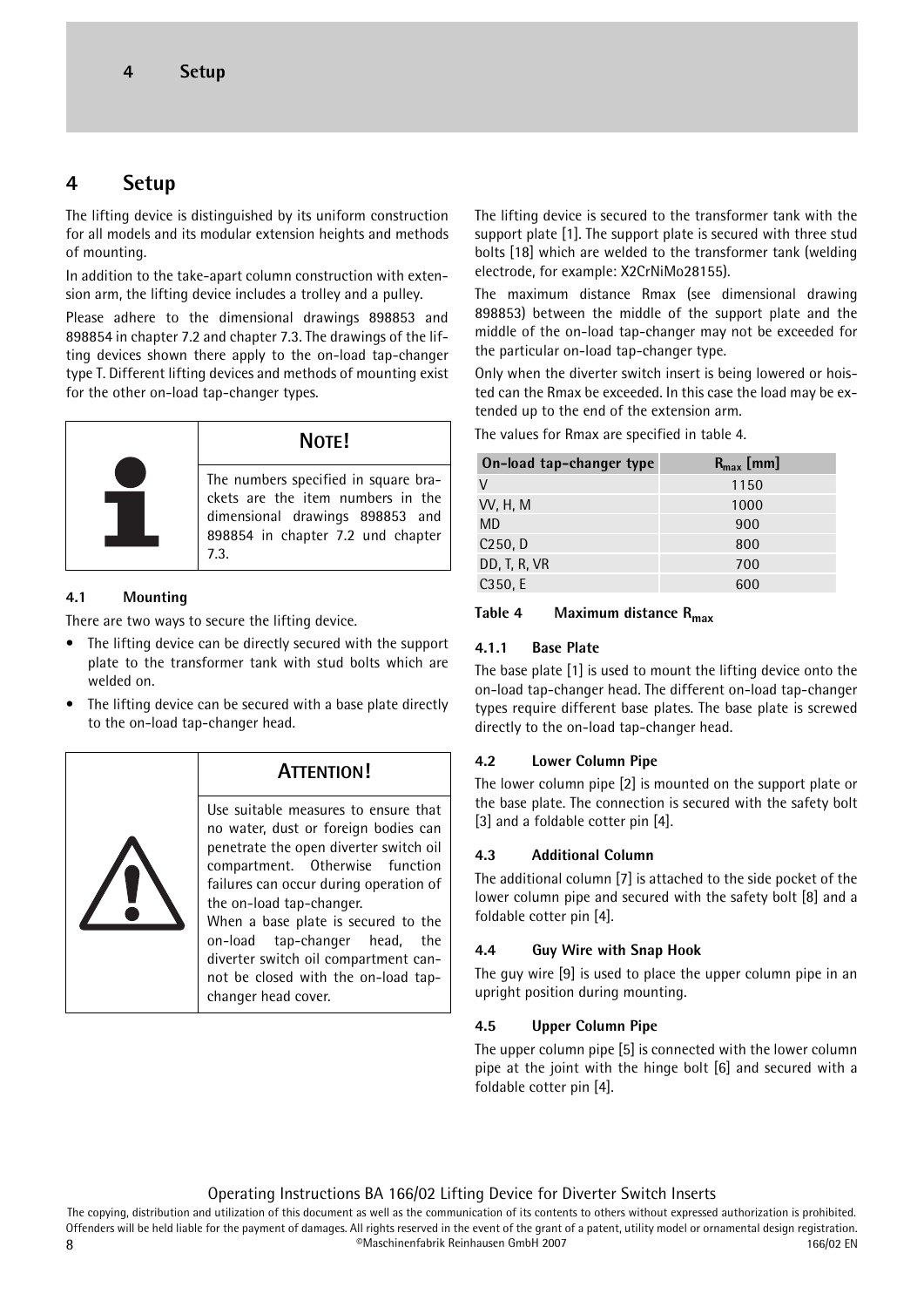

#### <span id="page-8-0"></span>**4.6 Column Pipe Extensions**

The different on-load tap-changer types have diverter switch inserts of varying lengths.

Depending on the required extension height, different column pipe extensions [10] (250 mm, 500 mm und 1000 mm) can be delivered. The column pipe extensions are installed between extension arm and upper column pipe and secured with a safety bolt [11] and a foldable cotter pin [4].

#### <span id="page-8-1"></span>**4.7 Extension Arm**

The extension arm [12] is slipped over the column pipe and secured with a safety bolt [11] and a foldable cotter pin [4].

#### <span id="page-8-2"></span>**4.8 Trolley**

Be absolutely sure to read and adhere to the operating instructions included with the trolley.

The trolley [13] runs along the extension arm and is secured by an end stop [14].

This can be locked into various positions with a lock on the trolley.

#### <span id="page-8-3"></span>**4.9 Pulley**



The pulley [15] may only be attached to the bracket of the trolley indicated by the label.

#### <span id="page-8-4"></span>**4.10 Locking Bar**

The locking bar [17] is used for adjustment and release of the trolley.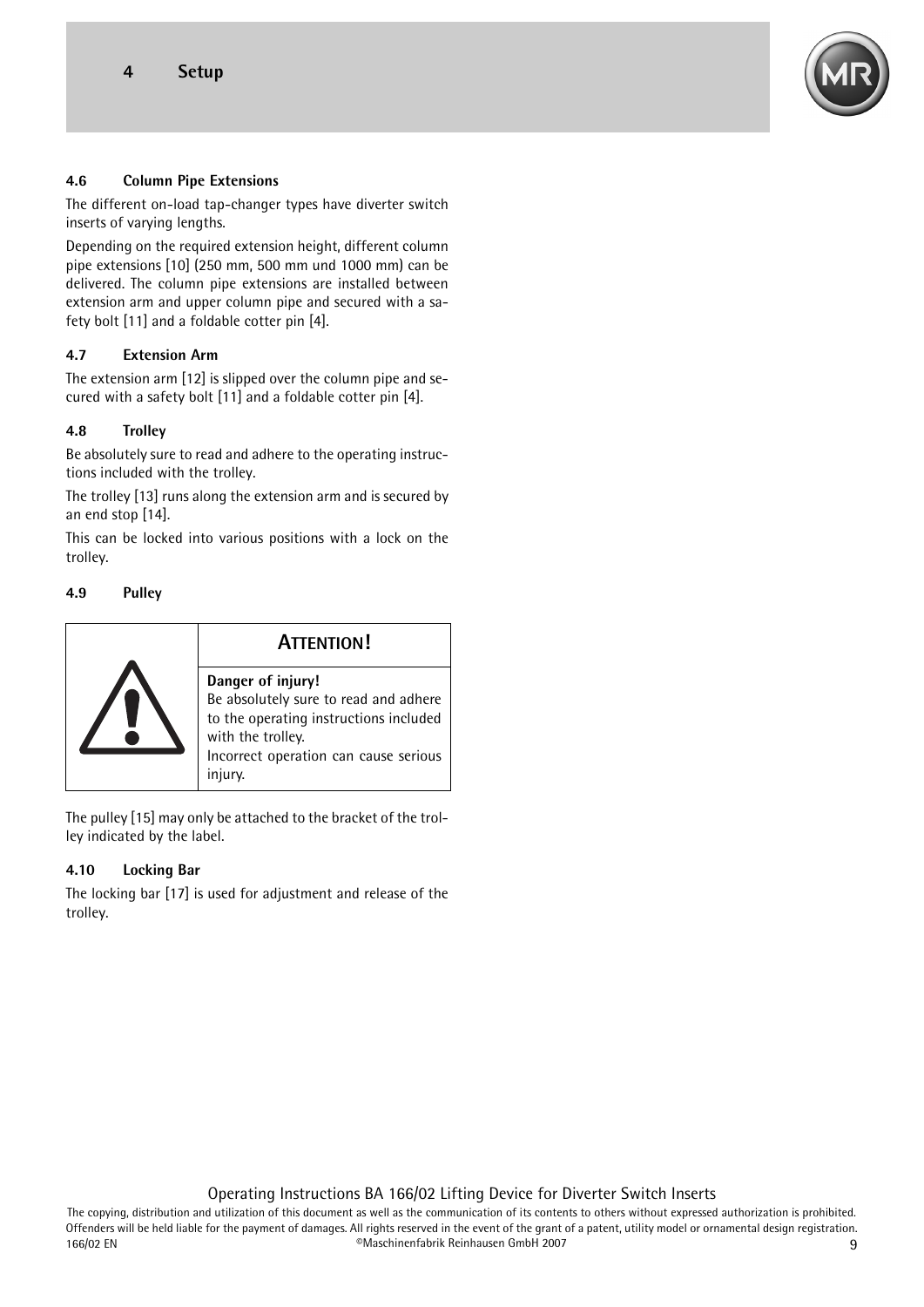## <span id="page-9-0"></span>**5 Mounting and Commissioning**

#### <span id="page-9-1"></span>**5.1 Mounting the Support Plate or Base Plate**



#### **ATTENTION!**

**Damage to the lifting device!** Before using the lifting device, make sure that the bottom bearing of the lifting device is securely fastened to the provided bearing. Make sure that the lifting device is mounted vertically.

#### <span id="page-9-2"></span>**5.1.1 Mounting the Support Plate**

Screw the support plate [1] to the transformer cover (tightening torque: 80 Nm). When the transformer cover is slanted, the support plate must be aligned horizontally with disks 073933 and 073934.

The distance  $R_{\text{max}}$  between the middle of the lifting device and the middle of the diverter switch insert may not be exceeded for the particular on-load tap-changer type. See [chapter 4.1.1](#page-7-2).

#### <span id="page-9-3"></span>**5.1.2 Mounting the Base Plate**

Screw the base plate [1] to the on-load tap-changer head (tightening torque: 20 Nm).

The different on-load tap-changer types require different base plates. Make sure that you use the base plate which is designed for your on-load tap-changer type.

<span id="page-9-4"></span>**5.2 Mounting the Lifting Device**



## **ATTENTION!**

#### **Danger of injury! Damage to the diverter switch and lifting device!**

Do not use anything but the pulley to lift the lifting device into an upright position during mounting and demounting.

Do not lock the trolley while the lifting device is being lifted into an upright position since otherwise the device might become detached and cause serious injury and property damage.

While the device is being lifted into an upright position, it is important that the trolley be in the end position on the column pipe (see dimensional drawings in [chapter 7.2](#page-13-0) and [chapter](#page-14-0) [7.3](#page-14-0)).

Slip the lower column pipe [2] over the bottom bearing and secure with a safety bolt [3] and a foldable cotter pin [4].

Connect the upper column pipe [5] and the lower column pipe at the joint with the hinge bolt [6]. Secure with a foldable cotter pin [4].

Insert the additional column [7] in the side holders of the lower column pipe and secure with the safety bolt [8] and a foldable cotter pin [4].

Place the upper column pipe [5] in an upright position and catch with the guy wire [9].

Insert column pipe extensions [10] (250 mm, 500 mm and 1000 mm) in the upper column pipe [5] based on the required extension height and secure with safety bolt [11] and foldable cotter pin [4].

Attach the extension arm [12] and secure with safety bolt column [11] and foldable cotter pin [4].

Hook in the trolley [13] and mount screws [14] for the end stop.

Hang the pulley [15] between trolley [13] and additional column [7] and pull device into an upright position with the pulley.

Close hinge with screws [16].

To remove, proceed in reverse order.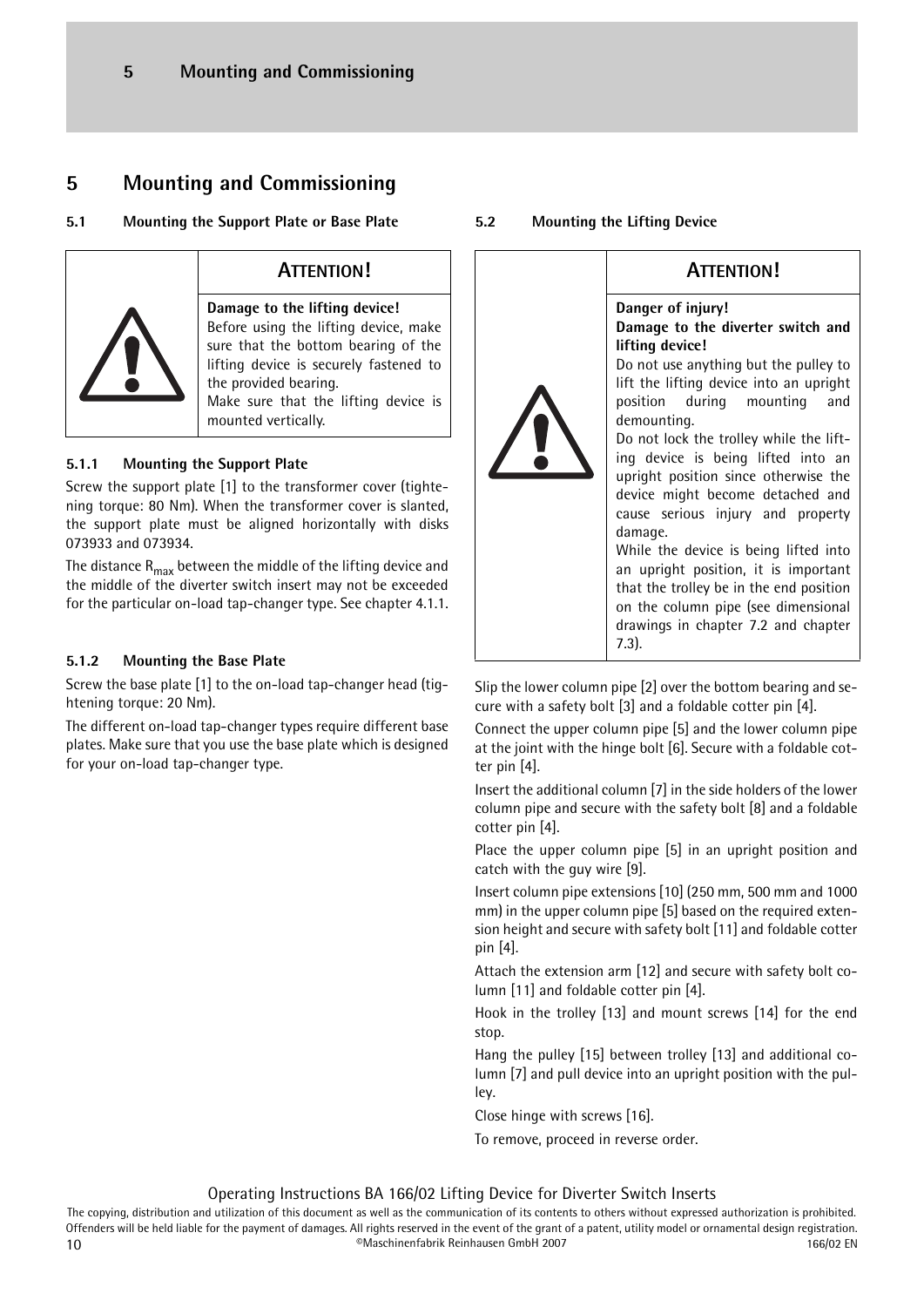

#### <span id="page-10-0"></span>**5.3 Commissioning**

Check to determine whether all mounted parts are correctly and well secured.

Check the state of the lifting device. As soon as damage or unusual wear is determined, the affected parts must be replaced immediately..

| <b>ATTENTION!</b>                                                                                                                                                                                                                                                                                                                                        |
|----------------------------------------------------------------------------------------------------------------------------------------------------------------------------------------------------------------------------------------------------------------------------------------------------------------------------------------------------------|
| Before beginning operation, check to<br>determine whether the load is cor-<br>rectly positioned and secured.<br>The pulley may only be hooked into<br>the hooks provided on the trolley.<br>When wear or damage is obvious, do<br>not use the lifting device.<br>Use only pulleys for lifting which are<br>supplied or approved by the manu-<br>facturer |

When additional weight lifting devices are used, make sure that the carrying capacity is sufficient.

Check the brakes of the pulley each time you begin using the device.

Operating Instructions BA 166/02 Lifting Device for Diverter Switch Inserts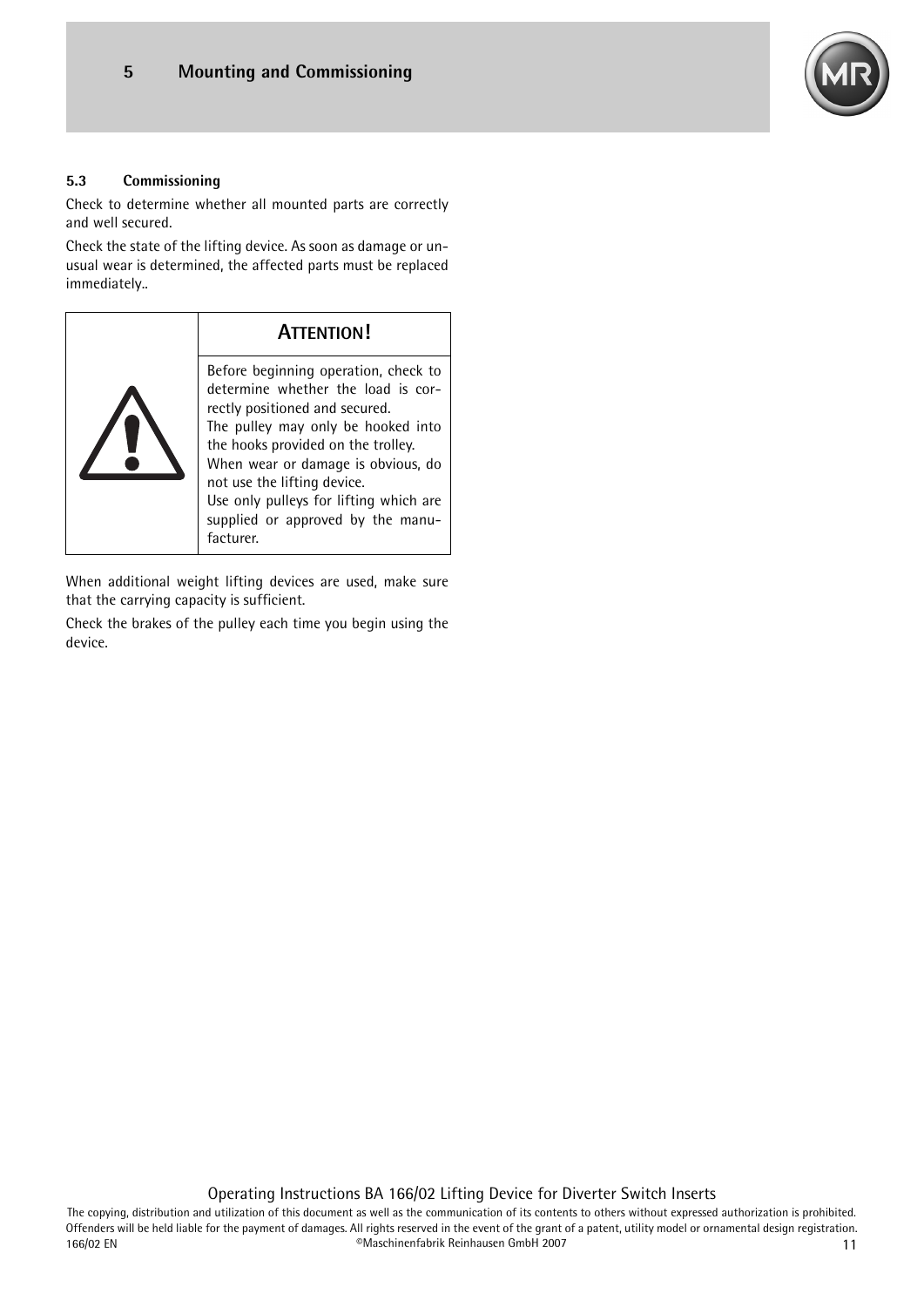## <span id="page-11-0"></span>**6 Operation and Maintenace**

#### <span id="page-11-1"></span>**6.1 Operation**

Before lifting, make sure that the load cannot tip over. Keep in mind the center of gravity of the load to be moved.

During operation, make sure that loads are always moved at a sufficient distance from other objects so that no accidental hindrance of movement can occur.

Avoid oscillations of the load, the trolley or the lifting device. Never leave the load hanging in the air unattended.

After a dangerous situation or after complications (abnormal noise, abnormal operation) immediately inform the persons responsible.



The lifting device may only be used for pulling out and installing the diverter switch insert.

Never use the lifting device to pull out or release wedged-in parts or to pull sideways.

Make sure that the pulley and the trolley are only used as intended. You will find information on this subject in [chapter 4.8](#page-8-2) and [chapter 4.9](#page-8-3) of these operating instructions.

The chain of the pulley is only designed for lifting and lowering diverse loads and may not be used for any other purposes. The chain may not be pulled over sharp edges or be twisted. Do not lengthen the chain.

#### <span id="page-11-2"></span>**6.2 Maintenance**



## **CAUTION!**

The complete lifting device must be relieved of all loads with suitable measures prior to all inspection and maintenance work!

The lifespan of the device is limited to 25 years when used as intended (exception: parts subject to wear and tear).

| <b>Inspection intervals</b> | Maintenance/inspection work    |
|-----------------------------|--------------------------------|
| Before every use            | Visual check                   |
|                             | Check function of the device   |
|                             | Check all parts for wear and   |
|                             | replace defective parts as     |
| Annually                    | necessary.                     |
|                             | Have check done by a technical |
|                             | expert                         |

#### **Table 5 Maintenance/inspection work to be performed**

Use only original spare parts for all maintenance work. Maschinenfabrik Reinhausen GmbH will accept no liability for spare parts or accessories of other companies.

#### <span id="page-11-3"></span>**6.3 Transportation and Storage**

Only transport the lifting device on the lifting points provided or in its original packaging.

Do not store the lifting device in corrosive environments (dust, moisture, etc.). Protect all parts against corrosion

Operating Instructions BA 166/02 Lifting Device for Diverter Switch Inserts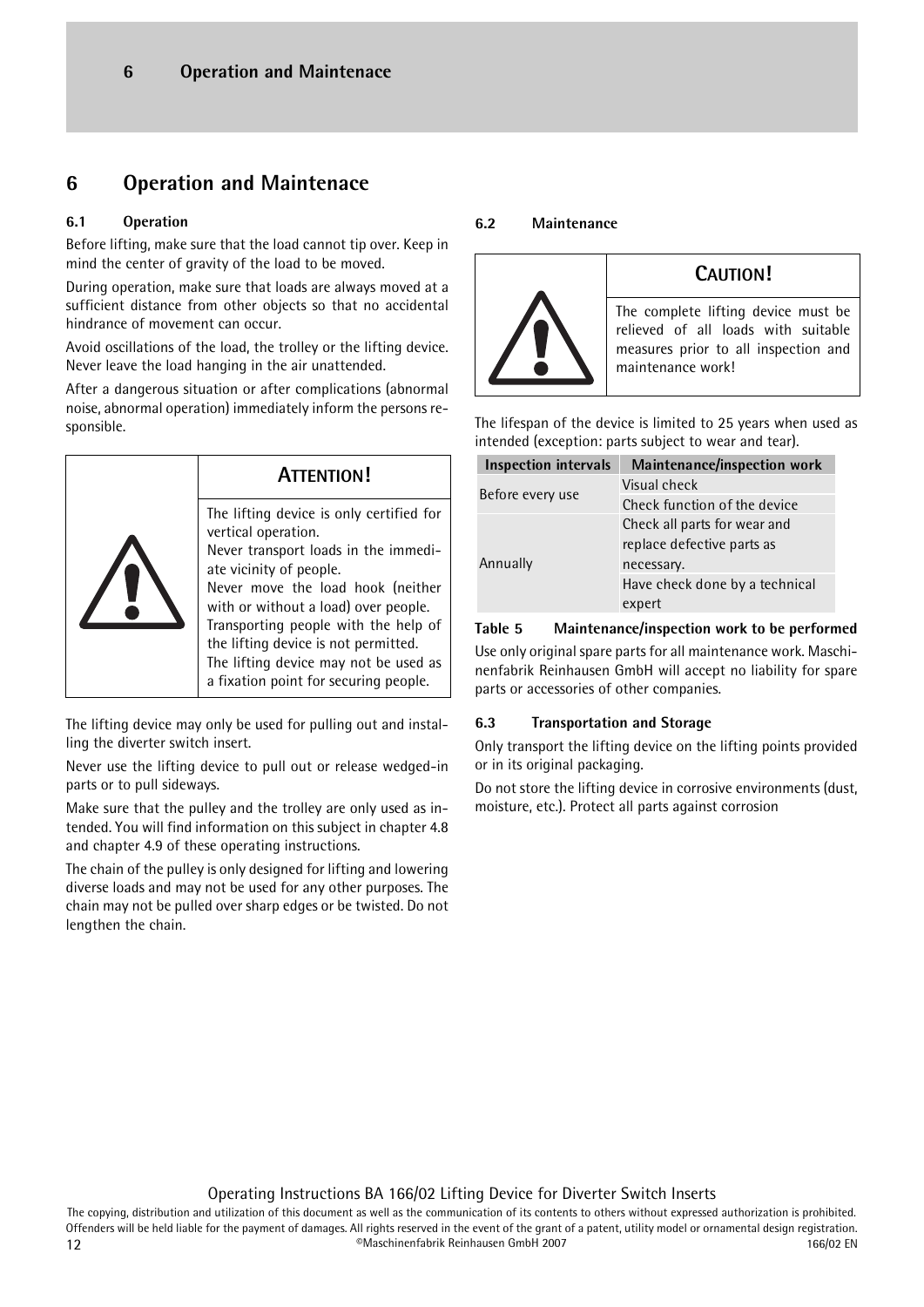

٦

# <span id="page-12-0"></span>**7 Appendix**

#### <span id="page-12-1"></span>**7.1 EU Declaration of Conformity**

|                            | REINHAUSEN                                                                                                                                                                                  |
|----------------------------|---------------------------------------------------------------------------------------------------------------------------------------------------------------------------------------------|
|                            | <b>EU Declaration of conformity</b><br>No. MRCELIFT-1E                                                                                                                                      |
| Manufacturer:              | MASCHINENFABRIK REINHAUSEN GMBH                                                                                                                                                             |
| Address:                   | Falkensteinstrasse 8<br>93059 Regensburg<br>Federal Republic of Germany                                                                                                                     |
| Name of the product:       | Lifting device for diverter switch unit                                                                                                                                                     |
| Serial No.:                |                                                                                                                                                                                             |
| directive:                 | The above mentioned product complies with the provisions of the following European                                                                                                          |
| 98/37/EG                   | Directive of the European Parliament and of the Council on 22th June, 1998,<br>on bringing into line the legal and administrative provisions of the member<br>countries regarding maschines |
|                            | The conformity of the stated product with the provisions of this directive is demonstrated by<br>compliance with the following standard:                                                    |
|                            | EN 292-1:1991                                                                                                                                                                               |
|                            | EN 292-2:1995                                                                                                                                                                               |
| Fixing of CE marking: 1999 |                                                                                                                                                                                             |
| product liability law.     | This declaration certifies compliance with said directive, but is not a guarantee within the meaning of                                                                                     |
|                            | The safety instructions in the product documentation included are to be observed.                                                                                                           |
| Regensburg, 07.12.1999     |                                                                                                                                                                                             |
|                            | MASCHINENFABRIK REINHAUSEN GMBH                                                                                                                                                             |
|                            | pp Doland it Michiel                                                                                                                                                                        |
|                            |                                                                                                                                                                                             |

#### Operating Instructions BA 166/02 Lifting Device for Diverter Switch Inserts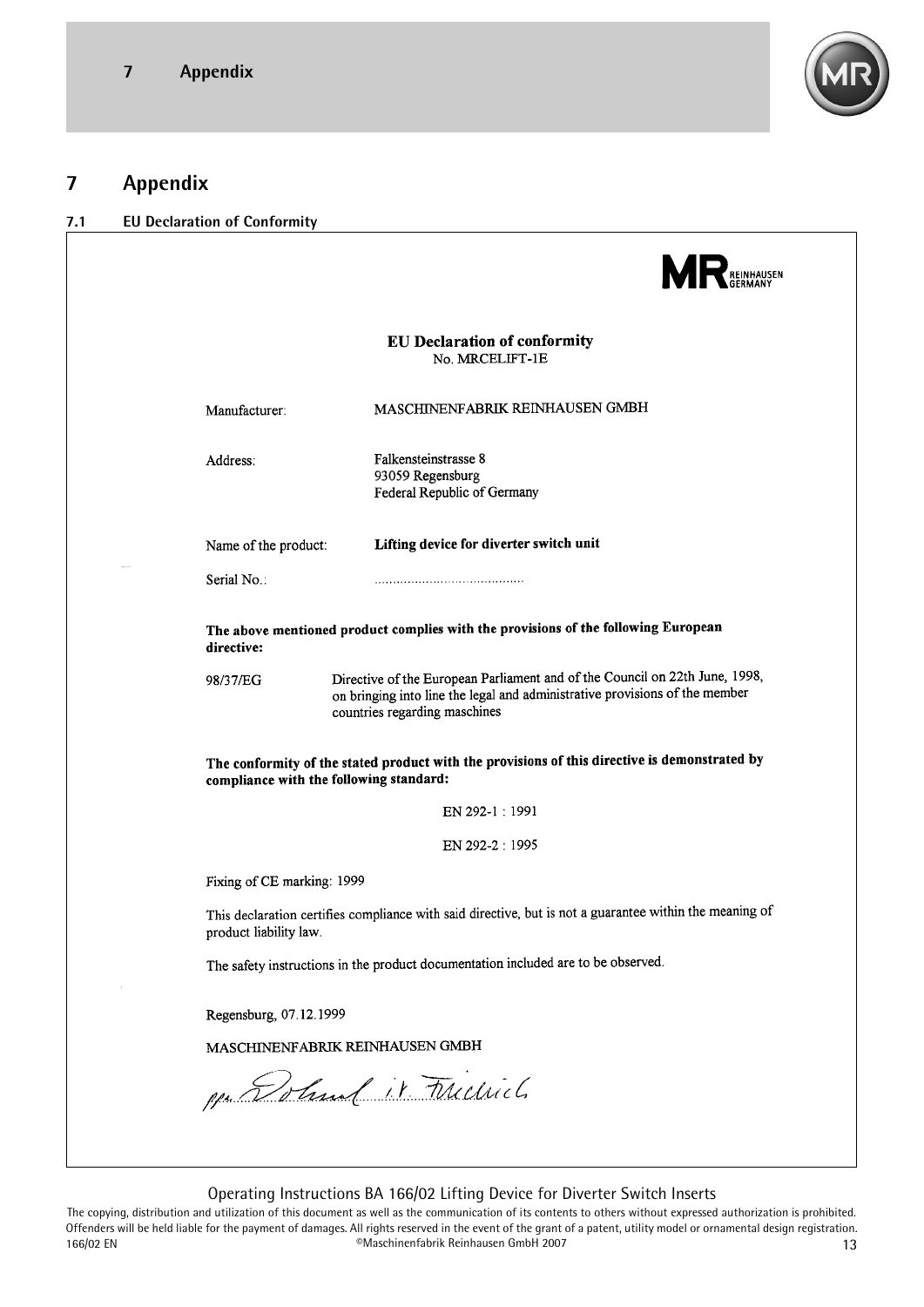## **7 Appendix**



#### <span id="page-13-0"></span>**7.2 Lifting Device with Trolley (Mounted on the Transformer Cover: 8988530E)**

#### Operating Instructions BA 166/02 Lifting Device for Diverter Switch Inserts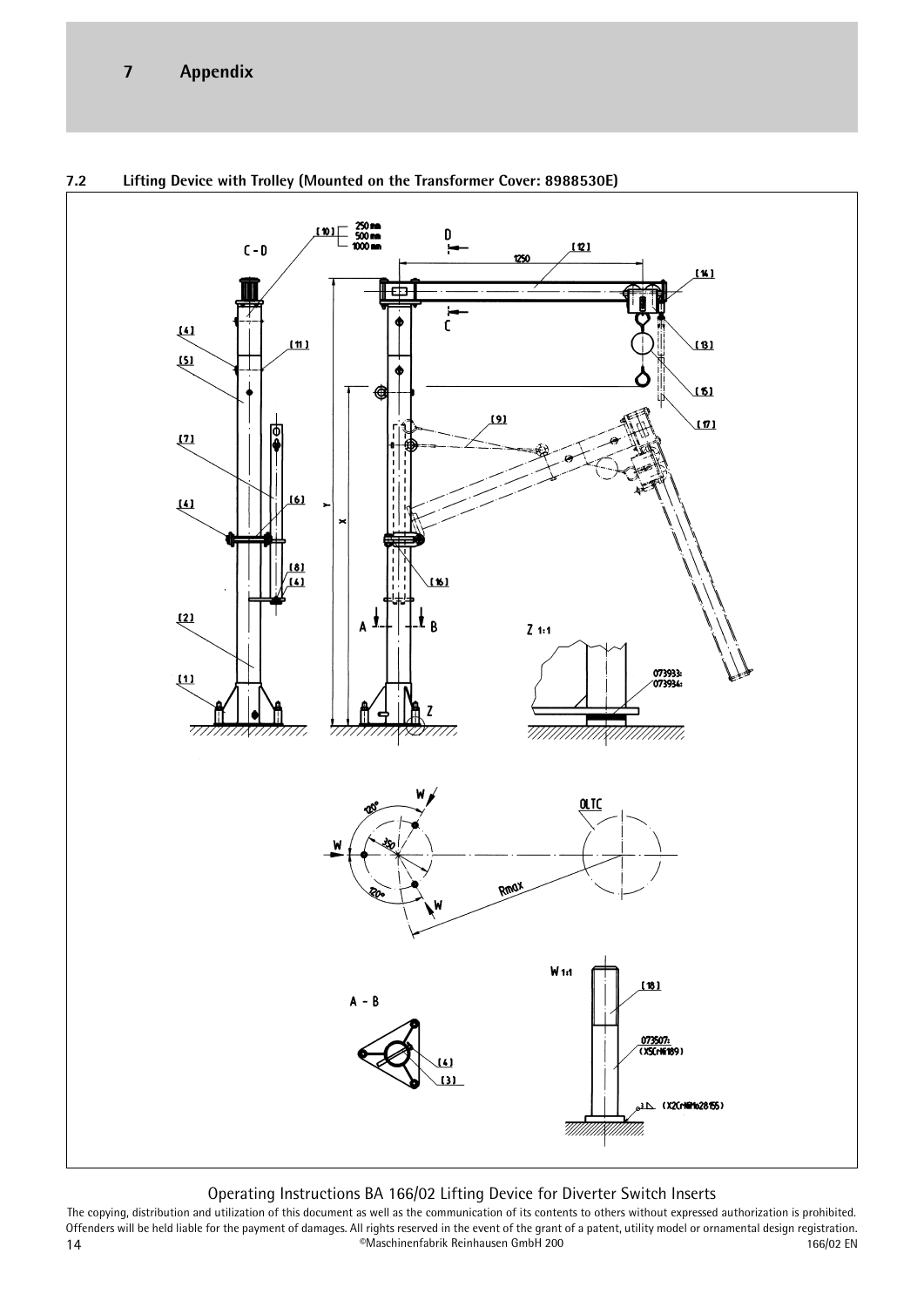



#### <span id="page-14-0"></span>**7.3 Lifting Device with Trolley (Mounted on the On-Load Tap-Changer Head: 8988540E)**

#### Operating Instructions BA 166/02 Lifting Device for Diverter Switch Inserts